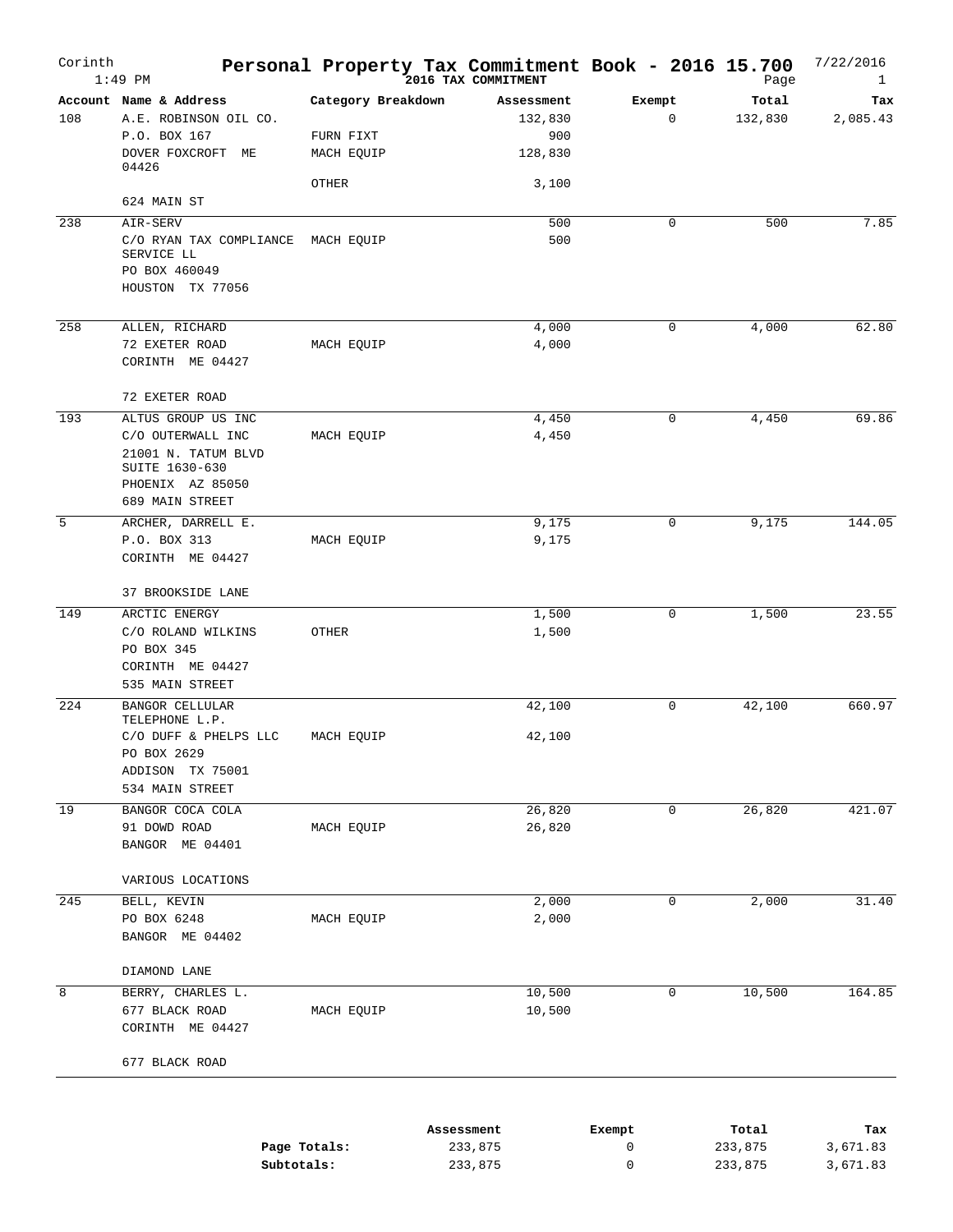| Corinth<br>$1:49$ PM                         |                                                                                           | Personal Property Tax Commitment Book - 2016 15.700 | 2016 TAX COMMITMENT               |             | Page           | 7/22/2016<br>2 |
|----------------------------------------------|-------------------------------------------------------------------------------------------|-----------------------------------------------------|-----------------------------------|-------------|----------------|----------------|
| Account Name & Address<br>9<br>47 CUSHMAN RD | BERRY, JAMES A.<br>BERRY, VICTORIA A.<br>47 CUSHMAN ROAD<br>CORINTH ME 04427              | Category Breakdown<br>MACH EQUIP                    | Assessment<br>6,100<br>6,100      | Exempt<br>0 | Total<br>6,100 | Tax<br>95.77   |
| 12<br><b>AGENCY</b><br>P.O. BOX 340          | BLACKWELL INSURANCE<br>CORINTH ME 04427                                                   | OTHER                                               | 5,780<br>5,780                    | 0           | 5,780          | 90.75          |
| 255<br>BLASS, JOHN                           | 575 MAIN STREET<br>269 WEST CORINTH ROAD<br>CORINTH ME 04427<br>269 WEST CORINTH ROAD     | MACH EQUIP                                          | 18,680<br>18,680                  | 0           | 18,680         | 293.28         |
| 181<br>BROWN, SIMON                          | 522 HUDSON ROAD<br>CORINTH ME 04427<br>522 HUDSON ROAD                                    | MACH EQUIP                                          | 5,200<br>5,200                    | 0           | 5,200          | 81.64          |
| 120<br>ROAD                                  | BURGESS JR, ERNEST E.<br>98 WHITE SCHOOLHOUSE<br>CORINTH ME 04427<br>98 WHITE SCHOOLHOUSE | MACH EQUIP                                          | 3,500<br>3,500                    | 0           | 3,500          | 54.95          |
| ROAD<br>115                                  | BUTLER'S CEDAR PRODUCTS<br>301 COBORO ROAD<br>STETSON ME 04488<br>607 EXETER ROAD         | MACH EQUIP                                          | 12,000<br>12,000                  | 0           | 12,000         | 188.40         |
| 93<br>C/O ACCT DEPT                          | CAMDEN NATIONAL BANK<br>245 COMMERCIAL ST<br>ROCKPORT ME 04856<br>317 MAIN STREET         | FURN FIXT<br>MACH EQUIP<br>OTHER                    | 66,108<br>948<br>44,460<br>20,700 | 0           | 66,108         | 1,037.90       |
| 15<br>163 RIDGE RD                           | CASAVANT, JULIEN J.<br>CASAVANT, DIANE J.<br>163 RIDGE ROAD<br>CORINTH ME 04427           | MACH EQUIP                                          | 69,000<br>69,000                  | $\mathbf 0$ | 69,000         | 1,083.30       |
| 242                                          | CHALKLEY, MATTHEW<br>230 MAIN STREET<br>CORINTH ME 04427<br>230 MAIN STREET               | MACH EQUIP                                          | 23,430<br>23,430                  | 0           | 23,430         | 367.85         |
| 135<br>1047 MAIN ST                          | CHARLIE, JR. INC.<br>1077 MAIN STREET<br>CORINTH ME 04427                                 | MACH EQUIP                                          | 21,000<br>21,000                  | 0           | 21,000         | 329.70         |

|              | Assessment | Exempt | Total   | Tax      |
|--------------|------------|--------|---------|----------|
| Page Totals: | 230,798    |        | 230,798 | 3,623.54 |
| Subtotals:   | 464.673    |        | 464,673 | 7,295.37 |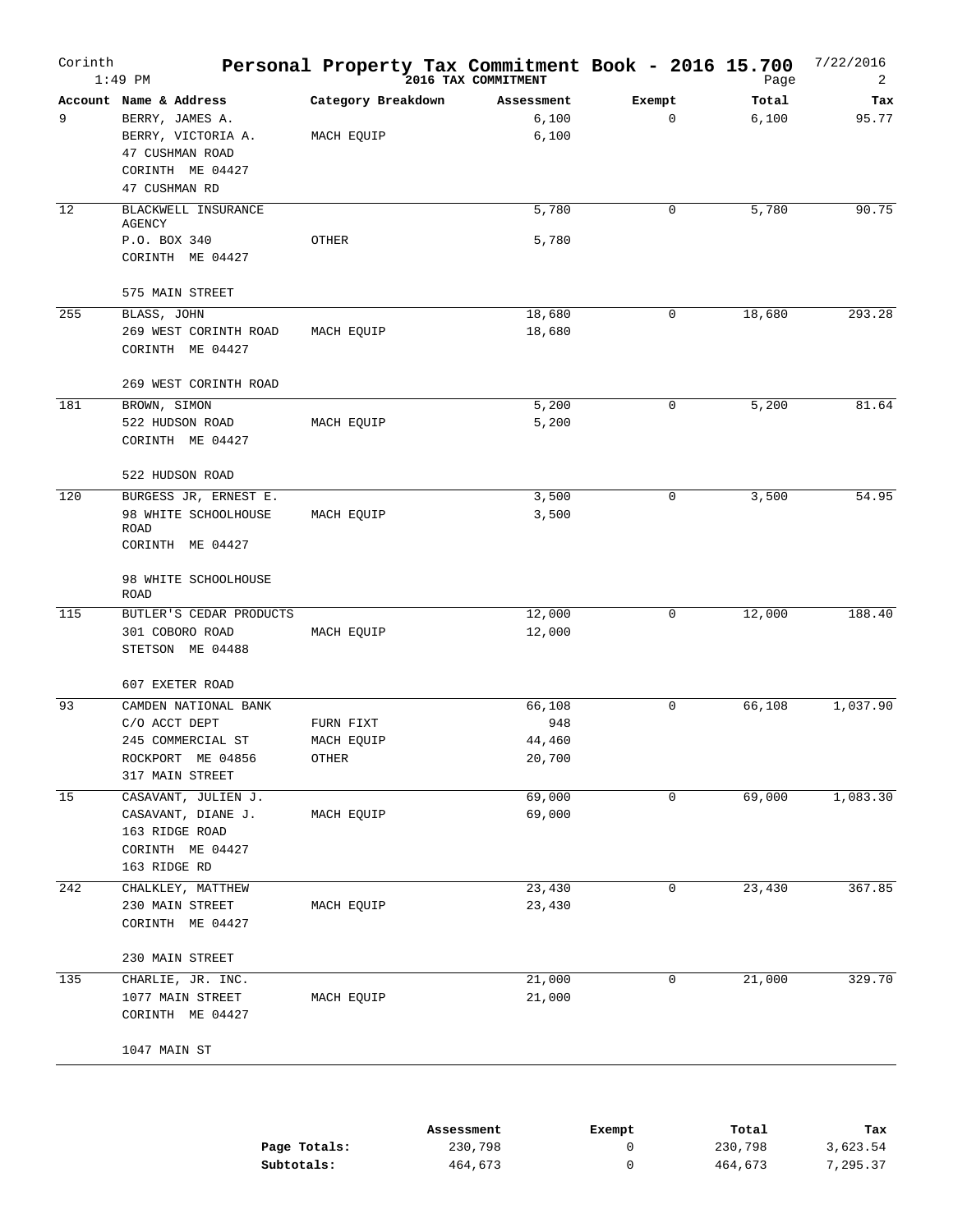| Corinth | $1:49$ PM                                                                                                                             |                                  | Personal Property Tax Commitment Book - 2016 15.700<br>2016 TAX COMMITMENT |                       | Page           | 7/22/2016<br>3 |
|---------|---------------------------------------------------------------------------------------------------------------------------------------|----------------------------------|----------------------------------------------------------------------------|-----------------------|----------------|----------------|
| 18      | Account Name & Address<br>CHERNOSKY JR, JOSEPH V.<br>CHERNOSKY, MARGARET S.<br>92 PUDDLEDOCK ROAD<br>CORINTH ME 04427<br>J. CHERNOSKY | Category Breakdown<br>MACH EQUIP | Assessment<br>7,800<br>7,800                                               | Exempt<br>$\mathbf 0$ | Total<br>7,800 | Tax<br>122.46  |
| 176     | CIOFFI, JOHN P.<br>CIOFFI, AMY B.<br>655 HUDSON ROAD<br>CORINTH ME 04427<br>655 HUDSON ROAD                                           | MACH EQUIP                       | 9,200<br>9,200                                                             | $\mathbf 0$           | 9,200          | 144.44         |
| 237     | CISCO SYSTEMS CAPITAL<br>CORP<br>C/O PROPERTY TAX<br>ALLIANCE INC<br>PO BOX 311746<br>NEW BRAUNFELS<br>TX 78131<br>689 MAIN STREET    | MACH EQUIP                       | 7,210<br>7,210                                                             | 0                     | 7,210          | 113.20         |
| 174     | CIT GROUP, INC<br>C/O RYAN, LLC<br>PO BOX 460709<br>HOUSTON TX 77056<br>689 MAIN                                                      |                                  | $\mathbf 0$                                                                | 0                     | $\mathbf 0$    | 0.00           |
| 252     | CLEMENT, BRIAN<br>63 HAYMAN DRIVE<br>CORINTH ME 04427                                                                                 | MACH EQUIP                       | 7,500<br>7,500                                                             | 0                     | 7,500          | 117.75         |
| 209     | COMMUNITY PHARMACY<br>689 MAIN STREET<br>CORINTH ME 04427                                                                             | MACH EQUIP                       | 9,100<br>9,100                                                             | $\mathbf 0$           | 9,100          | 142.87         |
| 47      | 689 MAIN STREET<br>CORINTH PELLETS, LLC<br>PO BOX 627<br>CORINTH ME 04427                                                             | MACH EQUIP<br>OTHER              | 5,946,580<br>5,000<br>5,941,580                                            | 5,941,580             | 5,000          | 78.50          |
| 148     | 74 HOB ROAD<br>CORINTH HEALTH &<br>FITNESS<br>C/O PATRICIA DEARBORN<br>P.O. BOX 108<br>CORINTH ME 04427<br>2 VILLAGE DRIVE            | FURN FIXT<br>MACH EQUIP<br>OTHER | 29,410<br>350<br>28,760<br>300                                             | $\mathbf 0$           | 29,410         | 461.74         |
| 143     | CORINTH MARKET, INC.<br>689 MAIN STREET<br>CORINTH ME 04427<br>689 MAIN STREET                                                        | FURN FIXT<br>MACH EQUIP<br>OTHER | 594,672<br>1,500<br>585,042<br>8,130                                       | 0                     | 594,672        | 9,336.35       |
| 210     | CORINTH VETERINARY<br>CLINIC<br>SHEPARD-CHISOLM,<br>WENDELL<br>154 TAY ROAD<br>LEVANT ME 04456<br>86 MAIN STREET                      | MACH EQUIP                       | 7,100<br>7,100                                                             | 0                     | 7,100          | 111.47         |
|         |                                                                                                                                       |                                  | Assessment                                                                 | Exempt                | Total          | Tax            |

|              | ASSessment | Exempt    | тосат     | тах       |
|--------------|------------|-----------|-----------|-----------|
| Page Totals: | 6,618,572  | 5,941,580 | 676,992   | 10,628.78 |
| Subtotals:   | 7,083,245  | 5,941,580 | 1,141,665 | 17,924.15 |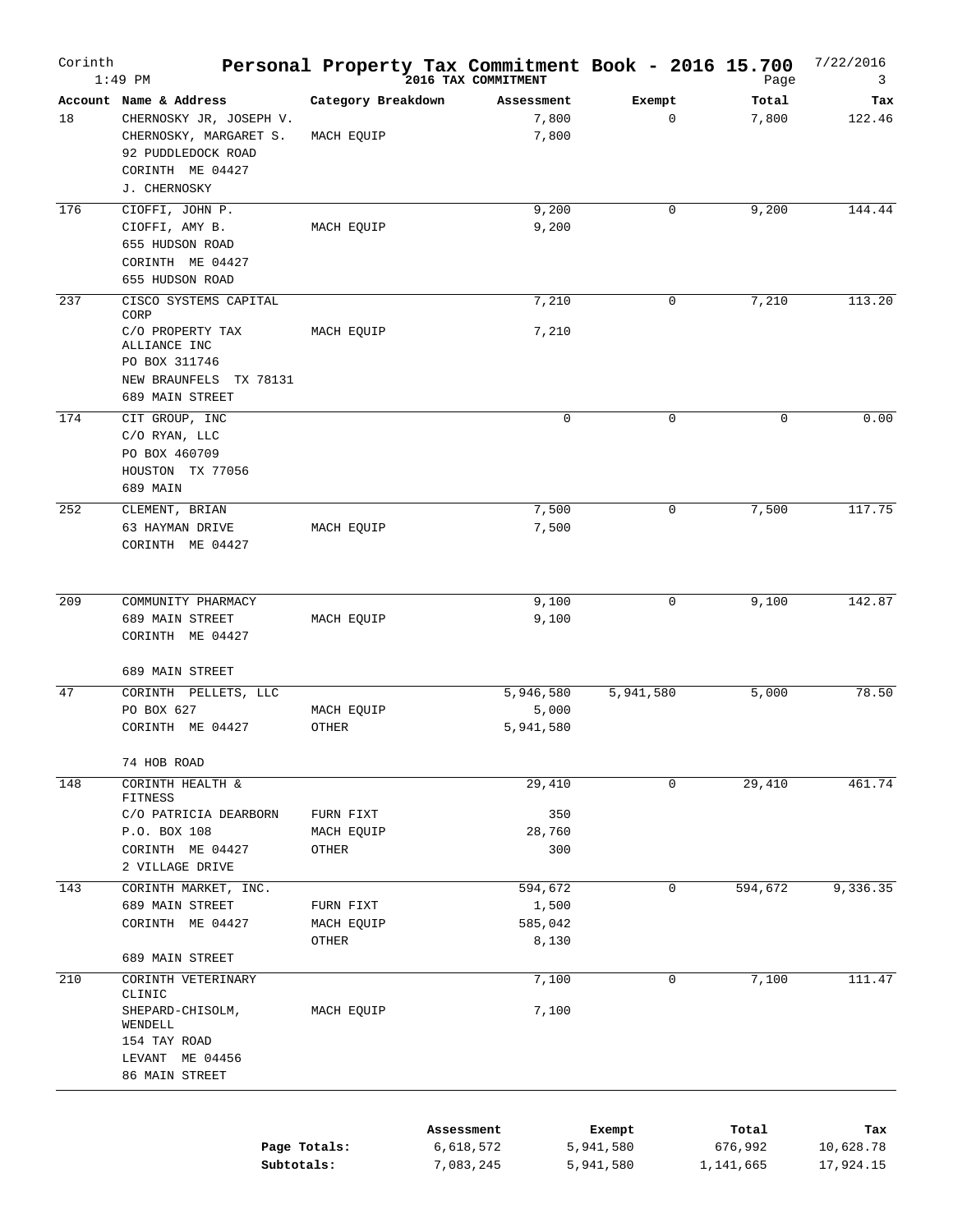| Corinth | $1:49$ PM                                                                                           |                     | Personal Property Tax Commitment Book - 2016 15.700<br>2016 TAX COMMITMENT |             | Page            | 7/22/2016<br>4 |
|---------|-----------------------------------------------------------------------------------------------------|---------------------|----------------------------------------------------------------------------|-------------|-----------------|----------------|
| 217     | Account Name & Address<br>CORINTH VILLAGE<br>CREAMERY                                               | Category Breakdown  | Assessment<br>17,330                                                       | Exempt<br>0 | Total<br>17,330 | Tax<br>272.08  |
|         | PO BOX 137<br>CORINTH ME 04427                                                                      | MACH EQUIP          | 17,330                                                                     |             |                 |                |
|         | 422 MAIN STREET                                                                                     |                     |                                                                            |             |                 |                |
| 200     | CORMIER, RICHARD J.<br>151 PUDDLEDOCK ROAD<br>CORINTH ME 04427                                      | MACH EQUIP          | 14,000<br>14,000                                                           | 0           | 14,000          | 219.80         |
|         | 151 PUDDLEDOCK ROAD                                                                                 |                     |                                                                            |             |                 |                |
| 102     | CRAIG'S AUTO SALES<br>565 MAIN STREET<br>CORINTH ME 04427                                           | MACH EQUIP<br>OTHER | 17,020<br>16,520<br>500                                                    | 0           | 17,020          | 267.21         |
|         | 565 MAIN ST                                                                                         |                     |                                                                            |             |                 |                |
| 26      | CROSSON, RONDA<br>265 BLACK ROAD<br>CORINTH ME 04427                                                | MACH EQUIP          | 12,000<br>12,000                                                           | 0           | 12,000          | 188.40         |
|         | 265 BLACK RD                                                                                        |                     |                                                                            |             |                 |                |
| 267     | CSC SERVICEWORKS, INC.<br>C/O RYAN TAX COMPLIANCE<br>SERVICES,<br>PO BOX 460049<br>HOUSTON TX 77056 | MACH EQUIP          | 600<br>600                                                                 | $\mathbf 0$ | 600             | 9.42           |
|         |                                                                                                     |                     |                                                                            |             |                 |                |
| 27      | CUNNINGHAM, LARRY<br>344 MAIN ST LOT 2<br>CORINTH ME 04427                                          | MACH EQUIP          | 2,000<br>2,000                                                             | 0           | 2,000           | 31.40          |
|         | 344 MAIN ST LOT 2                                                                                   |                     |                                                                            |             |                 |                |
| 83      | DAY, EUGENE                                                                                         |                     | 42,360                                                                     | 0           | 42,360          | 665.05         |
|         | D/B/A THE COUNTRYSIDE<br>RESTAURANT                                                                 | FURN FIXT           | 11,560                                                                     |             |                 |                |
|         | 118 DAY ROAD<br>GARLAND ME 04939<br>98 MAIN ST                                                      | MACH EQUIP          | 30,800                                                                     |             |                 |                |
| 261     | DAY, LAYTON                                                                                         |                     | 16,500                                                                     | 0           | 16,500          | 259.05         |
|         | PO BOX 8115<br>BANGOR ME 04402                                                                      | MACH EQUIP          | 16,500                                                                     |             |                 |                |
|         | 18 MILL ROAD                                                                                        |                     |                                                                            |             |                 |                |
| 273     | DE LAGE LANDEN<br>FINANCIAL SERVICES,                                                               |                     | 8,200                                                                      | 8,200       | 0               | 0.00           |
|         | INC<br>1111 OLD EAGLE SCHOOL<br>ROAD,                                                               | MACH EQUIP          | 8,200                                                                      |             |                 |                |
|         | WAYNE PA 19087<br>575 MAIN STREE                                                                    |                     |                                                                            |             |                 |                |
| 29      | DILLON, PAUL O.<br>P.O. BOX 346                                                                     | FURN FIXT           | 4,250<br>4,250                                                             | 0           | 4,250           | 66.72          |
|         | CORINTH ME 04427<br>284 MAIN ST                                                                     |                     |                                                                            |             |                 |                |
|         |                                                                                                     |                     | Assessment                                                                 | Exempt      | Total           | Tax            |
|         | Page Totals:                                                                                        |                     | 134,260                                                                    | 8,200       | 126,060         | 1,979.13       |

**Subtotals:** 7,217,505 5,949,780 1,267,725 19,903.28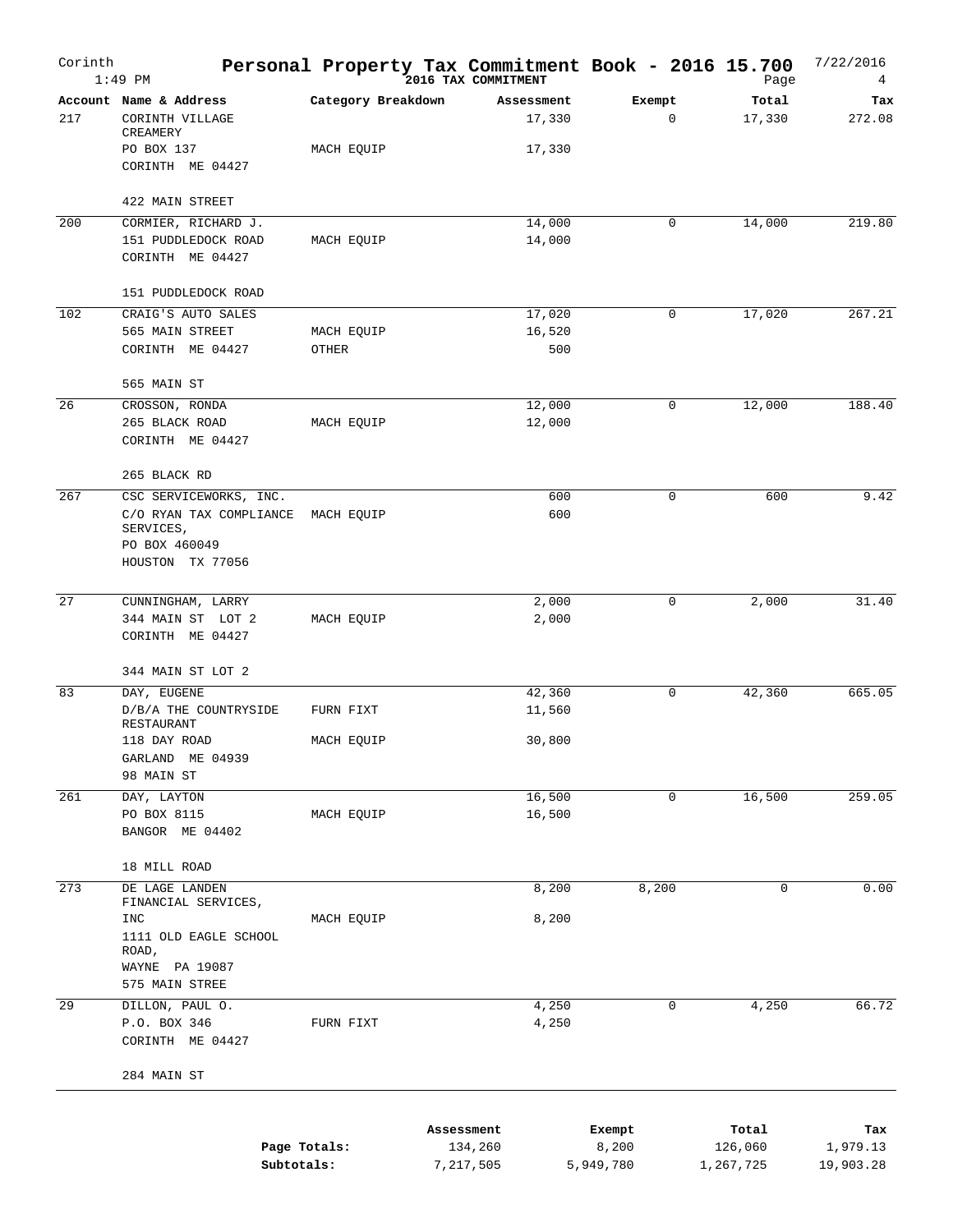| Corinth | $1:49$ PM                                                                     |                         | Personal Property Tax Commitment Book - 2016 15.700<br>2016 TAX COMMITMENT |             | Page            | 7/22/2016<br>5 |
|---------|-------------------------------------------------------------------------------|-------------------------|----------------------------------------------------------------------------|-------------|-----------------|----------------|
| 69      | Account Name & Address<br>DIRECTV, LLC                                        | Category Breakdown      | Assessment<br>30,010                                                       | Exempt<br>0 | Total<br>30,010 | Tax<br>471.16  |
|         | CA/LA5/ A130<br>2260 E. IMPERIAL                                              | MACH EQUIP              | 30,010                                                                     |             |                 |                |
|         | HIGHWAY<br>EL SEGUNDO CA 90245<br>DIRECTV, LLC                                |                         |                                                                            |             |                 |                |
| 151     | DISH NETWORK, LLC                                                             |                         | 19,100                                                                     | 0           | 19,100          | 299.87         |
|         | DISH NETWORK<br>PO BOX 6623                                                   | OTHER                   | 19,100                                                                     |             |                 |                |
|         | ENGLEWOOD CO 80155                                                            |                         |                                                                            |             |                 |                |
| 222     | DISHNET SATELLITE<br>BROADBAND LLC                                            |                         | 1,300                                                                      | 0           | 1,300           | 20.41          |
|         | PO BOX 6623<br>ENGLEWOOD CO 80155                                             | MACH EQUIP              | 1,300                                                                      |             |                 |                |
|         | VARIOUS PLACES                                                                |                         |                                                                            |             |                 |                |
| 116     | DOW JR, JEFFREY B.                                                            |                         | 57,500                                                                     | 0           | 57,500          | 902.75         |
|         | DOWS SHINGLE MILL<br>547 MUDGETT ROAD<br>CORINTH ME 04427<br>547 MUDGETT ROAD | MACH EQUIP              | 57,500                                                                     |             |                 |                |
| 30      | DUNHAM, ANDREW                                                                |                         | 5,000                                                                      | 0           | 5,000           | 78.50          |
|         | 365 MAIN STREET<br>CORINTH ME 04427                                           | MACH EQUIP              | 5,000                                                                      |             |                 |                |
|         | 365 MAIN STREET                                                               |                         |                                                                            |             |                 |                |
| 31      | DUNHAM, MERL "SAM" INC.                                                       |                         | 27,900                                                                     | 0           | 27,900          | 438.03         |
|         | P.O. BOX 336<br>CORINTH ME 04427                                              | MACH EQUIP              | 27,900                                                                     |             |                 |                |
|         | 260 MAIN ST                                                                   |                         |                                                                            |             |                 |                |
| 172     | <b>DUNKIN DONUTS</b>                                                          |                         | 125,000                                                                    | 0           | 125,000         | 1,962.50       |
|         | C/O LUCIANO LIMA<br>674 MT. HOPE AVE SUITE<br>2                               | FURN FIXT<br>MACH EQUIP | 13,000<br>112,000                                                          |             |                 |                |
|         | BANGOR ME 04401<br>IN TRADEWINDS                                              |                         |                                                                            |             |                 |                |
| 243     | DURAN, JARROD                                                                 |                         | 27,670                                                                     | $\mathbf 0$ | 27,670          | 434.42         |
|         | PO BOX 286<br>CORINTH ME 04427                                                | MACH EQUIP              | 27,670                                                                     |             |                 |                |
|         | 178 BEECHGROVE ROAD                                                           |                         |                                                                            |             |                 |                |
| 207     | DURAN, STACEY                                                                 |                         | 3,000                                                                      | 0           | 3,000           | 47.10          |
|         | 702 MAIN STREET<br>CORINTH ME 04427                                           | OTHER                   | 3,000                                                                      |             |                 |                |
|         | 702 MAIN STREET                                                               |                         |                                                                            |             |                 |                |
| 241     | EDUCATION NETWORKS OF                                                         |                         | 4,300                                                                      | 0           | 4,300           | 67.51          |
|         | AMERICA<br>618 GRASSMERE PARK<br>SUITE 12                                     | MACH EQUIP              | 4,300                                                                      |             |                 |                |
|         | NASHVILLE TN 37211                                                            |                         |                                                                            |             |                 |                |
|         | 416 MAIN STREET                                                               |                         |                                                                            |             |                 |                |
|         |                                                                               |                         | Assessment                                                                 | Exempt      | Total           | Tax            |
|         |                                                                               | Page Totals:            | 300,780                                                                    | 0           | 300,780         | 4,722.25       |

7,518,285

5,949,780

1,568,505

24,625.53

**Subtotals:**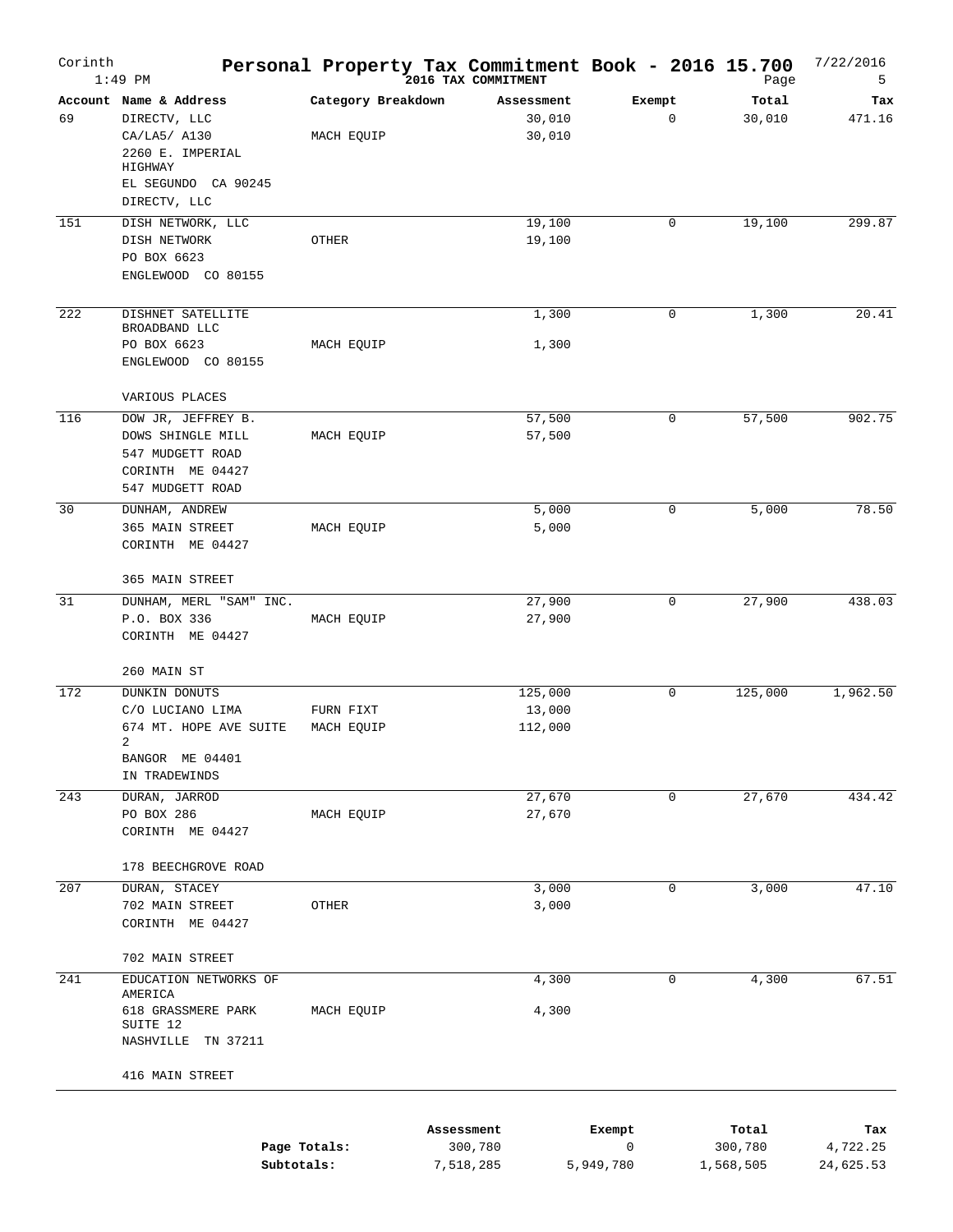| Corinth | $1:49$ PM                                                                                                                  | Personal Property Tax Commitment Book - 2016 15.700 | 2016 TAX COMMITMENT      |                       | Page         | 7/22/2016<br>6 |
|---------|----------------------------------------------------------------------------------------------------------------------------|-----------------------------------------------------|--------------------------|-----------------------|--------------|----------------|
| 268     | Account Name & Address<br>ELAVON INC.<br>2 CONCOURSE PARKWAY<br>SUITE 800<br>ATLANTA GA 30328                              | Category Breakdown<br>MACH EQUIP                    | Assessment<br>600<br>600 | Exempt<br>$\mathbf 0$ | Total<br>600 | Tax<br>9.42    |
| 141     | ELLIOTT, CALVIN<br>97 MAIN ST<br>CORINTH ME 04427                                                                          | MACH EQUIP                                          | 16,540<br>16,540         | 0                     | 16, 540      | 259.68         |
|         | 97 MAIN STREET                                                                                                             |                                                     |                          |                       |              |                |
| 112     | EMILIO ESTATES, INC.<br>465 WEST CORINTH ROAD<br>CORINTH ME 04427                                                          | FURN FIXT                                           | 14,820<br>14,820         | 0                     | 14,820       | 232.67         |
|         | 465 WEST CORINTH RD                                                                                                        |                                                     |                          |                       |              |                |
| 225     | EVERBANK COMMERICIAL<br>FINANCE INC<br>630 N CENTRAL<br>EXPRESSWAY                                                         | OTHER                                               | 3,200<br>3,200           | 3,200                 | 0            | 0.00           |
|         | SUITE A<br>PLANO TX 75074<br>317 MAIN STREET                                                                               |                                                     |                          |                       |              |                |
| 132     | FAIR POINT<br>COMMUNICATION, INC<br>ATTN: TAX DEPT<br>770 ELM STREET 2ND<br><b>FLOOR</b>                                   | MACH EQUIP                                          | 40,970<br>40,970         | 0                     | 40,970       | 643.23         |
|         | MANCHESTER NH<br>03101-0000<br>343 MAIN STREET                                                                             |                                                     |                          |                       |              |                |
| 190     | FAMILY DOLLAR STORE<br>C/O CORPORATE TAX<br>CONSULTING<br>PO BOX 56018<br>INDIANAPOLIS IN<br>46256-0018<br>480 MAIN STREET | MACH EQUIP                                          | 60,720<br>60,720         | 0                     | 60,720       | 953.30         |
| 124     | FIRST DATA MERCHANT                                                                                                        |                                                     | 430                      | 0                     | 430          | 6.75           |
|         | SVCS CORP<br>PO BOX 3868<br>ENGLEWOOD CO 80155                                                                             | FURN FIXT                                           | 430                      |                       |              |                |
| 183     | FLEMING, MARIA<br>307 MAIN STREET<br>CORINTH ME 04427                                                                      | MACH EQUIP                                          | 42,300<br>42,300         | 0                     | 42,300       | 664.11         |
|         | 307 MAIN STREET                                                                                                            |                                                     |                          |                       |              |                |
| 163     | GARLAND JR, DARYL &<br>GARLAND, SHARI                                                                                      |                                                     | 7,450                    | 0                     | 7,450        | 116.96         |
|         | 184 MAIN RD<br>CHARLESTON ME 04422                                                                                         | MACH EQUIP                                          | 7,450                    |                       |              |                |
|         | RT 15                                                                                                                      |                                                     |                          |                       |              |                |
|         |                                                                                                                            |                                                     |                          |                       |              |                |

|              | Assessment | Exempt    | Total     | Tax       |
|--------------|------------|-----------|-----------|-----------|
| Page Totals: | 187,030    | 3,200     | 183,830   | 2,886.12  |
| Subtotals:   | 7,705,315  | 5,952,980 | 1,752,335 | 27,511.65 |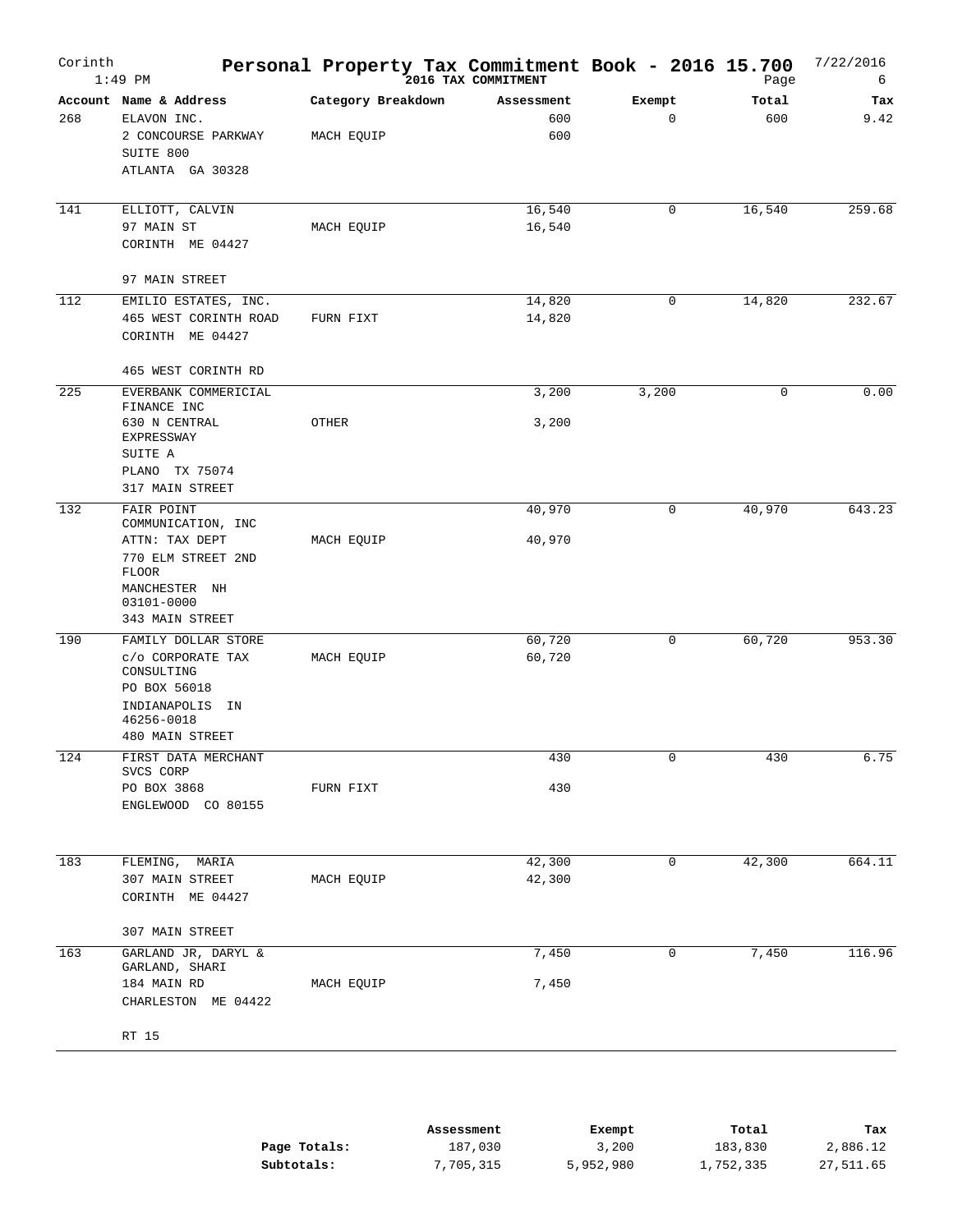| Corinth | $1:49$ PM                                 | Personal Property Tax Commitment Book - 2016 15.700 | 2016 TAX COMMITMENT |             | Page   | 7/22/2016<br>7 |
|---------|-------------------------------------------|-----------------------------------------------------|---------------------|-------------|--------|----------------|
|         | Account Name & Address                    | Category Breakdown                                  | Assessment          | Exempt      | Total  | Tax            |
| 220     | <b>GLAYZE NAIL CARE</b><br>STUDIOS        |                                                     | 2,130               | $\mathbf 0$ | 2,130  | 33.44          |
|         | c/o RHODA UNDERHILL<br>PO BOX 159         | FURN FIXT                                           | 2,130               |             |        |                |
|         | STETSON ME 04480                          |                                                     |                     |             |        |                |
|         | 110 WEST CORINTH ROAD                     |                                                     |                     |             |        |                |
| 35      | GOODWIN, BRADFORD C.                      |                                                     | 5,400               | 0           | 5,400  | 84.78          |
|         | GOODWIN, DELORES L.                       | FURN FIXT                                           | 4,900               |             |        |                |
|         | 19 LIBBY LANE                             | MACH EQUIP                                          | 500                 |             |        |                |
|         | EDDINGTON ME 04428                        |                                                     |                     |             |        |                |
|         | 325 MAIN STREET                           |                                                     |                     |             |        |                |
| 196     | GRANT, BARBARA J                          |                                                     | 16,390              | 0           | 16,390 | 257.32         |
|         | LAST FURROW ENT.                          | MACH EQUIP                                          | 16,390              |             |        |                |
|         | 729 TATE ROAD                             |                                                     |                     |             |        |                |
|         | CORINTH ME 04427                          |                                                     |                     |             |        |                |
|         | 729 TATE ROAD                             |                                                     |                     |             |        |                |
| 39      | GRANT, TERRY D.                           |                                                     | 186,670             | 150,900     | 35,770 | 561.59         |
|         | 176 WEST CORINTH ROAD                     | FURN FIXT                                           | 150,900             |             |        |                |
|         | CORINTH ME 04427                          | MACH EQUIP                                          | 35,770              |             |        |                |
|         | 176 WEST CORINTH RD                       |                                                     |                     |             |        |                |
| 40      | GRANT-POULIN, WANDA M.                    |                                                     | 3,640               | 0           | 3,640  | 57.15          |
|         | 110 WEST CORINTH ROAD<br>CORINTH ME 04427 | MACH EQUIP                                          | 3,640               |             |        |                |
|         | 110 WEST CORINTH ROAD                     |                                                     |                     |             |        |                |
| 266     | GRASS, STANLY                             |                                                     | 7,500               | 0           | 7,500  | 117.75         |
|         | 440 BLACK ROAD<br>CORINTH ME 04427        | MACH EQUIP                                          | 7,500               |             |        |                |
|         |                                           |                                                     |                     |             |        |                |
| 123     | GRAYHAWK LEASING LLC                      |                                                     | 41,060              | 0           | 41,060 | 644.64         |
|         | ATTN: TAX DEPT 3A-300                     | MACH EQUIP                                          | 41,060              |             |        |                |
|         | PO BOX 660937<br>DALLAS TX 75266-0937     |                                                     |                     |             |        |                |
|         |                                           |                                                     |                     |             |        |                |
| 262     | GREENE, BRENDA                            |                                                     | 6,900               | 0           | 6,900  | 108.33         |
|         | PO BOX 17<br>KENDUSKEAG ME 04450          | MACH EQUIP                                          | 6,900               |             |        |                |
|         | 26 CUSHMAN ROAD                           |                                                     |                     |             |        |                |
| 198     | HADLEY, KAREN E.                          |                                                     | 8,150               | 0           | 8,150  | 127.95         |
|         | 754 MAIN STREET                           | MACH EQUIP                                          | 8,150               |             |        |                |
|         | CORINTH ME 04427                          |                                                     |                     |             |        |                |
|         | 754 MAIN STEET                            |                                                     |                     |             |        |                |
| 42      | HARVEY, ALVIN                             |                                                     | 3,000               | 0           | 3,000  | 47.10          |
|         | HARVEY, THELMA M.                         | MACH EQUIP                                          | 3,000               |             |        |                |
|         | 891 MAIN STREET                           |                                                     |                     |             |        |                |
|         | CORINTH ME 04427                          |                                                     |                     |             |        |                |
|         | 891 MAIN STREET                           |                                                     |                     |             |        |                |

|              | Assessment | Exempt    | Total     | Tax       |
|--------------|------------|-----------|-----------|-----------|
| Page Totals: | 280,840    | 150,900   | 129,940   | 2,040.05  |
| Subtotals:   | 7,986,155  | 6,103,880 | 1,882,275 | 29,551.70 |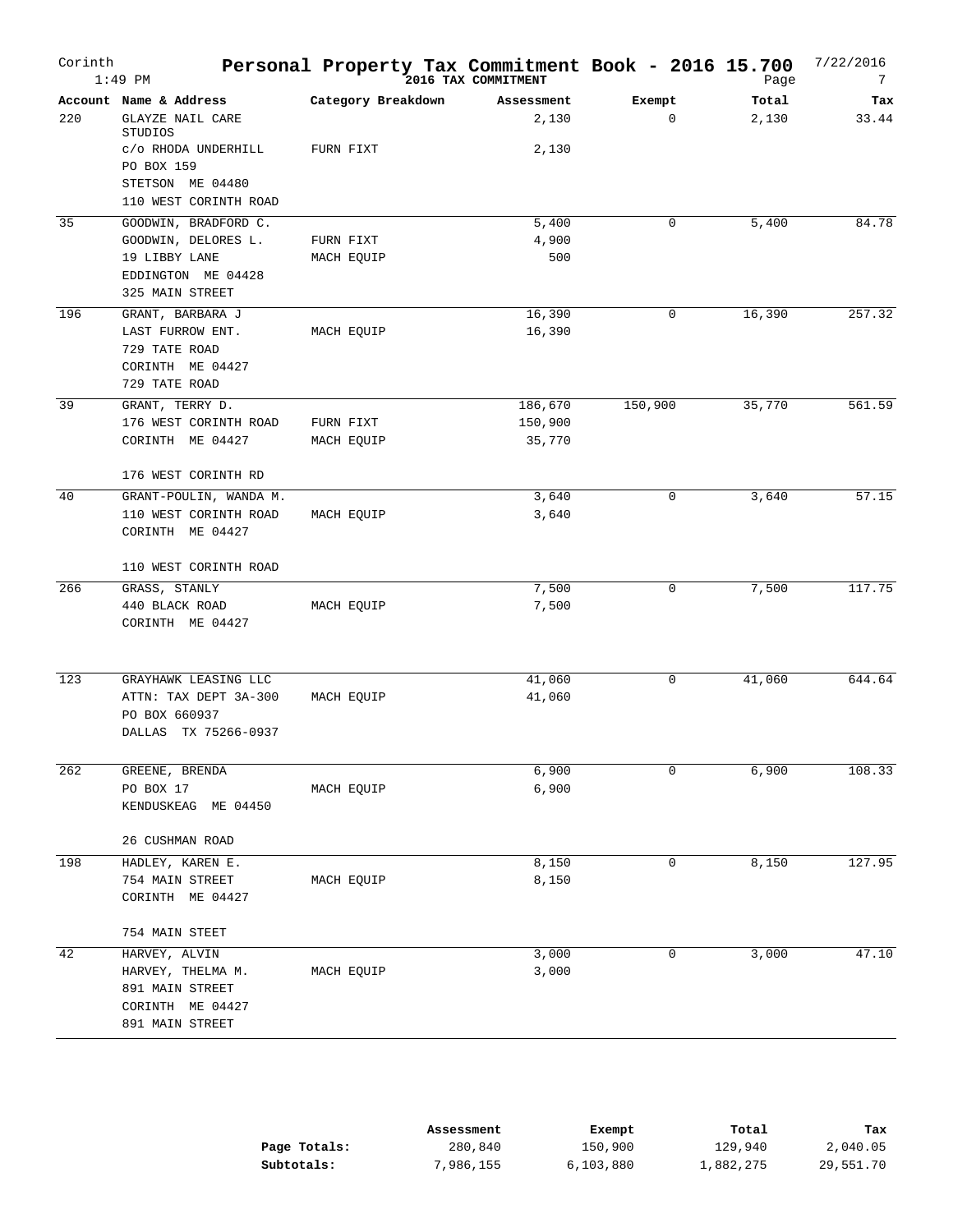| Corinth | $1:49$ PM                                                                           | Personal Property Tax Commitment Book - 2016 15.700 | 2016 TAX COMMITMENT            |             | Page            | 7/22/2016<br>8 |
|---------|-------------------------------------------------------------------------------------|-----------------------------------------------------|--------------------------------|-------------|-----------------|----------------|
| 275     | Account Name & Address<br>HARVEY, KEITH A<br>697 GRANT ROAD<br>CORINTH ME 04427     | Category Breakdown<br>MACH EQUIP                    | Assessment<br>29,500<br>29,500 | Exempt<br>0 | Total<br>29,500 | Tax<br>463.15  |
|         | 697 GRANT ROAD                                                                      |                                                     |                                |             |                 |                |
| 231     | HARVEY, WENDALL<br>PO BOX 105<br>CORINTH ME 04427                                   | MACH EQUIP                                          | 750<br>750                     | 0           | 750             | 11.77          |
|         | 281 MAINE STREET                                                                    |                                                     |                                |             |                 |                |
| 137     | HASEY, ROBIN J.<br>257 WHITE SCHOOL HOUSE<br>ROAD<br>CORINTH ME 04427               | MACH EQUIP                                          | 8,500<br>8,500                 | 0           | 8,500           | 133.45         |
|         | 257 WHITE SCHOOL HOUSE<br><b>RD</b>                                                 |                                                     |                                |             |                 |                |
| 256     | HAYDEN, ALLEN R.                                                                    |                                                     | 3,000                          | 0           | 3,000           | 47.10          |
|         | 87 BIRCH STREET<br>BANGOR ME 04401                                                  | MACH EQUIP                                          | 3,000                          |             |                 |                |
|         | 90 GLENWOOD DRIVE                                                                   |                                                     |                                |             |                 |                |
| 250     | HEART & SOUL CUSTOMS<br>TATTOO STUDIO                                               |                                                     | 2,835                          | 0           | 2,835           | 44.51          |
|         | 486 MCCARD RD<br>CORINTH ME 04427                                                   | MACH EQUIP                                          | 2,835                          |             |                 |                |
|         | 313 MAIN STREET SUITE B                                                             |                                                     |                                |             |                 |                |
| 46      | HICKS, TERRY<br>121 BEANS MILL ROAD<br>CORINTH ME 04427                             | MACH EQUIP                                          | 122,800<br>122,800             | 0           | 122,800         | 1,927.96       |
|         | 121 BEANS MILL RD                                                                   |                                                     |                                |             |                 |                |
| 248     | HODGDON, DAVID W.                                                                   |                                                     | 6,800<br>6,800                 | 0           | 6,800           | 106.76         |
|         | 72 PUDDLEDOCK RD<br>CORINTH ME 04427                                                | MACH EQUIP                                          |                                |             |                 |                |
|         | 72 PUDDLEDOCK ROAD                                                                  |                                                     |                                |             |                 |                |
| 236     | HUGHES NETWORK SYSTEMS<br>LLC                                                       |                                                     | 500                            | 0           | 500             | 7.85           |
|         | C/O RYAN TAX COMPLIANCE<br>SERVICES<br>PO BOX 460049<br>HOUSTON TX 77056            | MACH EQUIP                                          | 500                            |             |                 |                |
|         |                                                                                     |                                                     |                                |             |                 |                |
| 269     | INTERFACE SECURITY<br><b>SYSTEM</b>                                                 |                                                     | 2,300                          | 0           | 2,300           | 36.11          |
|         | C/O BROWN SMITH WALLACE<br>LLP<br>6 CITYPLACE DR, STE.<br>800<br>ST. LOUIS MO 63141 | OTHER                                               | 2,300                          |             |                 |                |
|         | 494 MAIN STREET                                                                     |                                                     |                                |             |                 |                |

|              | Assessment | Exempt    | Total     | Tax       |
|--------------|------------|-----------|-----------|-----------|
| Page Totals: | 176,985    |           | 176,985   | 2,778.66  |
| Subtotals:   | 8,163,140  | 6,103,880 | 2,059,260 | 32,330.36 |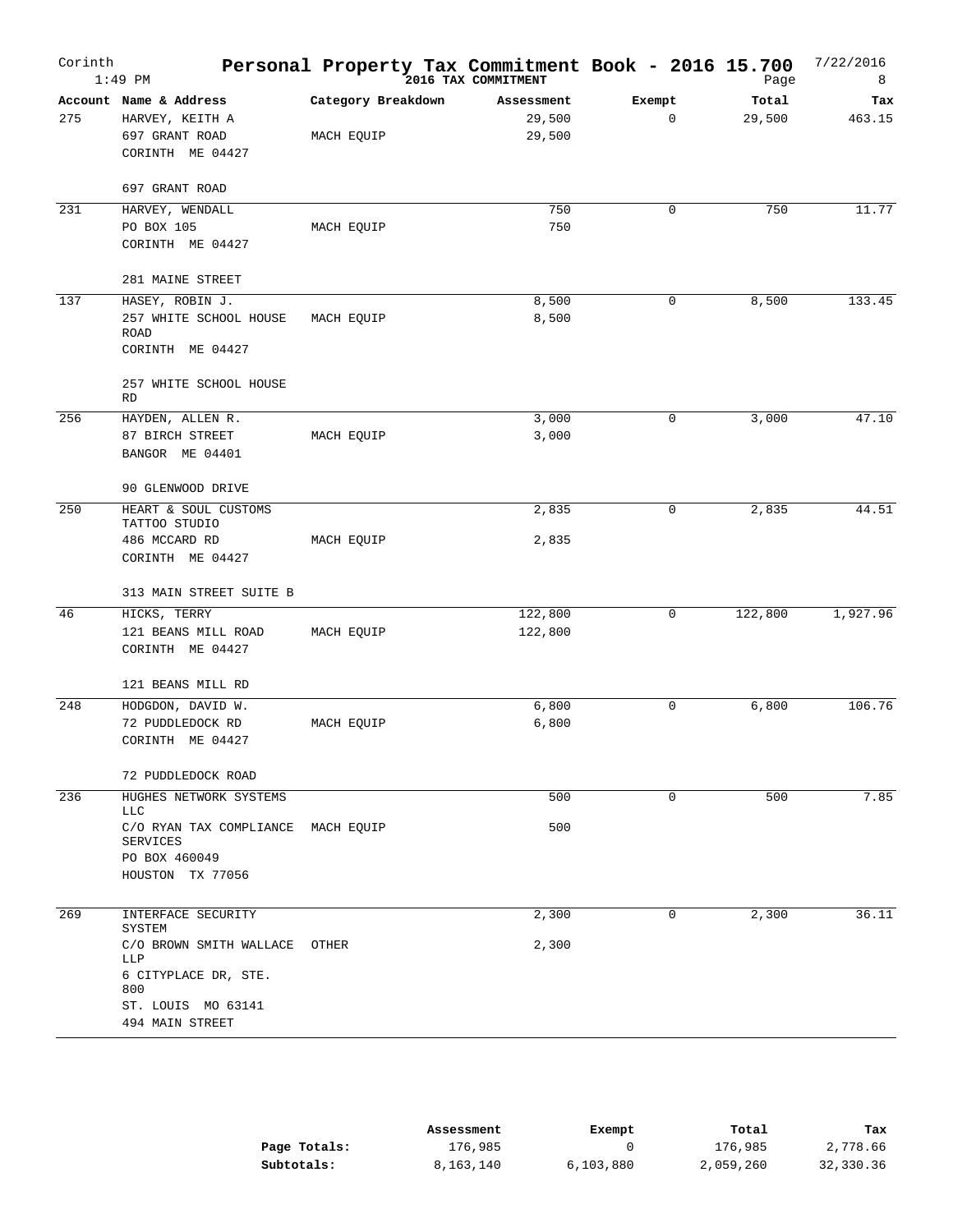| Corinth | $1:49$ PM                                                                                                    | Personal Property Tax Commitment Book - 2016 15.700 | 2016 TAX COMMITMENT          |             | Page           | 7/22/2016<br>9 |
|---------|--------------------------------------------------------------------------------------------------------------|-----------------------------------------------------|------------------------------|-------------|----------------|----------------|
| 186     | Account Name & Address<br>IRELAND, RONALD L.<br>475 MCCARD ROAD<br>CORINTH ME 04427                          | Category Breakdown<br>MACH EQUIP                    | Assessment<br>2,300<br>2,300 | Exempt<br>0 | Total<br>2,300 | Tax<br>36.11   |
| 111     | 475 MCCARD ROAD<br>JENKINS, DAVID<br>412 WEST CORINTH ROAD<br>CORINTH ME 04427                               | MACH EQUIP                                          | 1,300<br>1,300               | 0           | 1,300          | 20.41          |
| 165     | 412 WEST CORINTH RD<br>JOHNSON, BRAD S.                                                                      |                                                     | 2,500                        | 0           | 2,500          | 39.25          |
|         | 60 EXETER ROAD<br>CORINTH ME 04427<br>50 RABBIT PATH                                                         | MACH EQUIP                                          | 2,500                        |             |                |                |
| 216     | JUST AROUND THE CORNER<br>SHAWN AND TAMMY STONE<br>PO BOX 384<br>SANGERVILLE ME 04479<br>23 EXETER ROAD      | FURN FIXT                                           | 1,530<br>1,530               | 0           | 1,530          | 24.02          |
| 263     | KING, WAYNE<br>PO BOX 458<br>KENDUSKEAG ME 04450                                                             | MACH EQUIP                                          | 10,000<br>10,000             | 0           | 10,000         | 157.00         |
| 169     | 97 CUSHMAN ROAD<br>LAMBERT, FRANK L.<br>114 BEECH GROVE ROAD<br>CORINTH ME 04427                             | MACH EQUIP                                          | 33,030<br>33,030             | 0           | 33,030         | 518.57         |
| 260     | 114 BEECH GROVE ROAD<br>LATOURETTE, RONALD<br>586 LEDGE HILL ROAD<br>CORINTH ME 04427<br>614 LEDGE HILL ROAD |                                                     | 0                            | 0           | $\mathsf 0$    | 0.00           |
| 270     | LEASE CORPORATION OF<br>AMERICA<br>PO BOX 1297<br>TROY MI 48099                                              | MACH EQUIP                                          | 15,550<br>15,550             | 0           | 15,550         | 244.14         |
| 160     | 575 MAIN ST<br>LIBBY, JUSTIN<br>LIBBY'S DAIRY FARM<br>447 MAIN STREET<br>CORINTH ME 04427<br>447 MAIN STREET | MACH EQUIP                                          | 60,000<br>60,000             | 0           | 60,000         | 942.00         |
| 232     | MAGUIRE, JAMES<br>799 MAIN STREET<br>CORINTH ME 04427                                                        | MACH EQUIP                                          | 1,800<br>1,800               | 0           | 1,800          | 28.26          |

|              | Assessment | Exempt    | Total     | Tax       |
|--------------|------------|-----------|-----------|-----------|
| Page Totals: | 128,010    |           | 128,010   | 2,009.76  |
| Subtotals:   | 8,291,150  | 6,103,880 | 2,187,270 | 34,340.12 |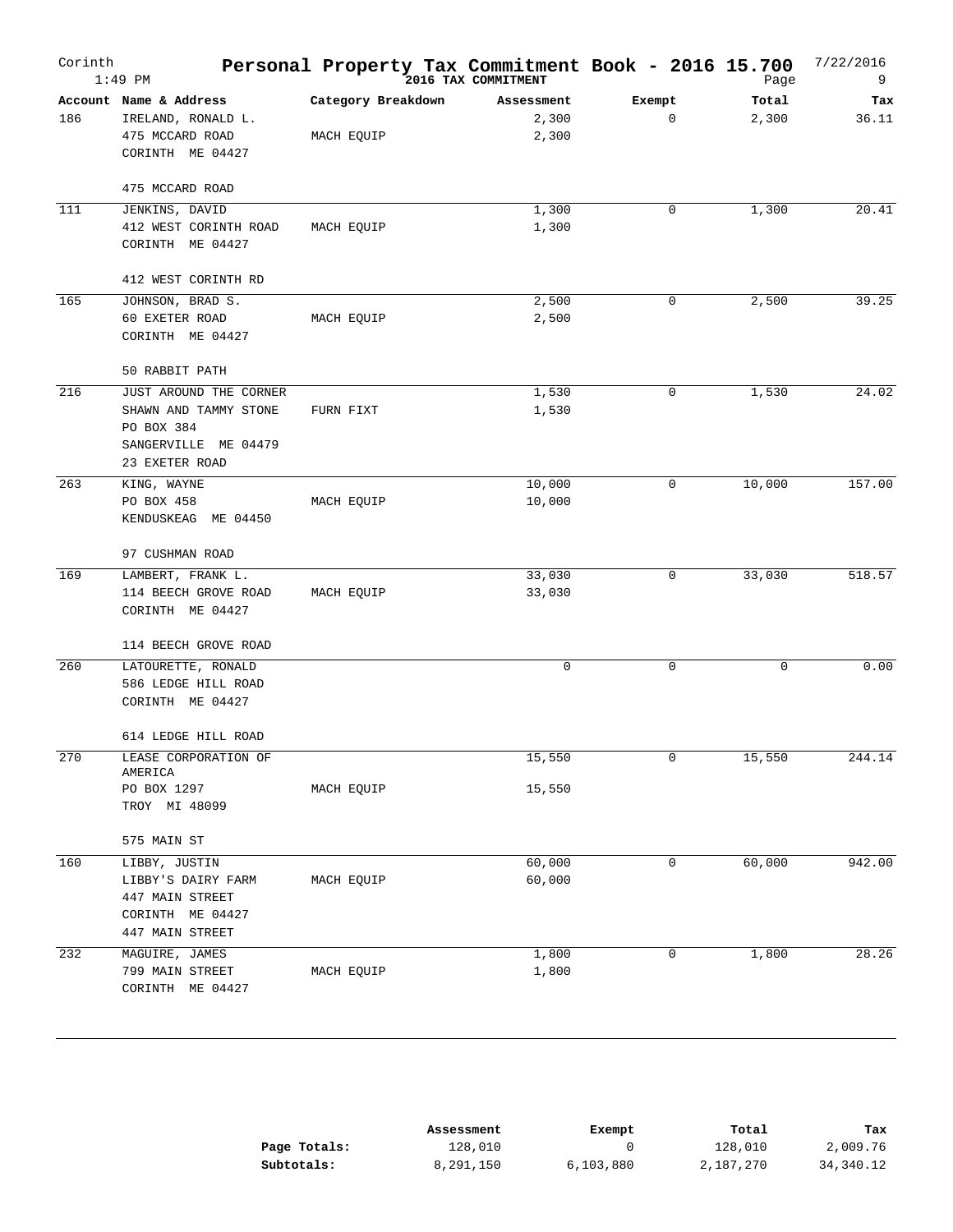| Corinth        | $1:49$ PM                                                                                         |                    | Personal Property Tax Commitment Book - 2016 15.700<br>2016 TAX COMMITMENT |                          | Page                          | 7/22/2016<br>10              |
|----------------|---------------------------------------------------------------------------------------------------|--------------------|----------------------------------------------------------------------------|--------------------------|-------------------------------|------------------------------|
| 214            | Account Name & Address<br>MAINE FIBER COMPANY,<br>INC.                                            | Category Breakdown | Assessment<br>9,500                                                        | Exempt<br>0              | Total<br>9,500                | Tax<br>149.15                |
|                | 482 CONGRESS STREET<br>PORTLAND ME 04101                                                          | OTHER              | 9,500                                                                      |                          |                               |                              |
| $\overline{2}$ | MAINE SAVINGS FEDERAL<br>CREDIT UNION                                                             |                    | 73,980                                                                     | 0                        | 73,980                        | 1,161.49                     |
|                | P.O. BOX 347<br>HAMPDEN ME 04444                                                                  | OTHER              | 73,980                                                                     |                          |                               |                              |
|                | 500 MAIN STREET                                                                                   |                    |                                                                            |                          |                               |                              |
| 274            | MARQUIS, ALAN<br>6 PINEWOOD DRIVE<br>CORINTH ME 04427                                             | MACH EQUIP         | 7,500<br>7,500                                                             | 0                        | 7,500                         | 117.75                       |
|                | 6 PINEWOOD DRIVE                                                                                  |                    |                                                                            |                          |                               |                              |
| 56             | MARSH, DOROTHY<br>27 MARSH ROAD<br>CORINTH ME 04427                                               | MACH EQUIP         | 1,800<br>1,800                                                             | 0                        | 1,800                         | 28.26                        |
|                | 27 MARSH RD                                                                                       |                    |                                                                            |                          |                               |                              |
| 57             | MARTIN, DIANNE<br>153 COVERED BRIDGE ROAD MACH EQUIP<br>CORINTH ME 04427                          |                    | 2,750<br>2,750                                                             | 0                        | 2,750                         | 43.18                        |
|                | 153 COVERED BRIDGE RD                                                                             |                    |                                                                            |                          |                               |                              |
| 240            | MARTIN, SCOTT W. JR.<br>118 O'ROAK ROAD<br>CORINTH ME 04427                                       | MACH EQUIP         | 20,000<br>20,000                                                           | 0                        | 20,000                        | 314.00                       |
|                | 118 O'ROAK ROAD                                                                                   |                    |                                                                            |                          |                               |                              |
| 58             | MARTIN, SCOTT WILLIAM                                                                             |                    | 85,630                                                                     | 0                        | 85,630                        | 1,344.39                     |
|                | SR.<br>MARTIN, KATIE GREATOREX MACH EQUIP<br>535 BLACK ROAD<br>CORINTH ME 04427<br>535 BLACK ROAD |                    | 85,630                                                                     |                          |                               |                              |
| 247            | MCHUGH, MICHAEL G.                                                                                |                    | 32,000                                                                     | 0                        | 32,000                        | 502.40                       |
|                | 356 WHITE SCHOOLHOUSE<br>ROAD<br>CORINTH ME 04427                                                 | MACH EQUIP         | 32,000                                                                     |                          |                               |                              |
|                | 356 WHITE SCHOOLHOUSE<br><b>ROAD</b>                                                              |                    |                                                                            |                          |                               |                              |
| 180            | MEGQUIER, SHERWOOD L. &<br>MARIE R.                                                               |                    | 2,000                                                                      | 0                        | 2,000                         | 31.40                        |
|                | 401 HUDSON ROAD<br>CORINTH ME 04427                                                               | MACH EQUIP         | 2,000                                                                      |                          |                               |                              |
|                | 401 HUDSON ROAD                                                                                   |                    |                                                                            |                          |                               |                              |
| 239            | MOODY, JOHN<br>402 MCCARD ROAD<br>CORINTH ME 04427                                                | MACH EQUIP         | 5,300<br>5,300                                                             | 0                        | 5,300                         | 83.21                        |
|                | Subtotals:                                                                                        | Page Totals:       | Assessment<br>240,460<br>8,531,610                                         | Exempt<br>0<br>6,103,880 | Total<br>240,460<br>2,427,730 | Tax<br>3,775.23<br>38,115.35 |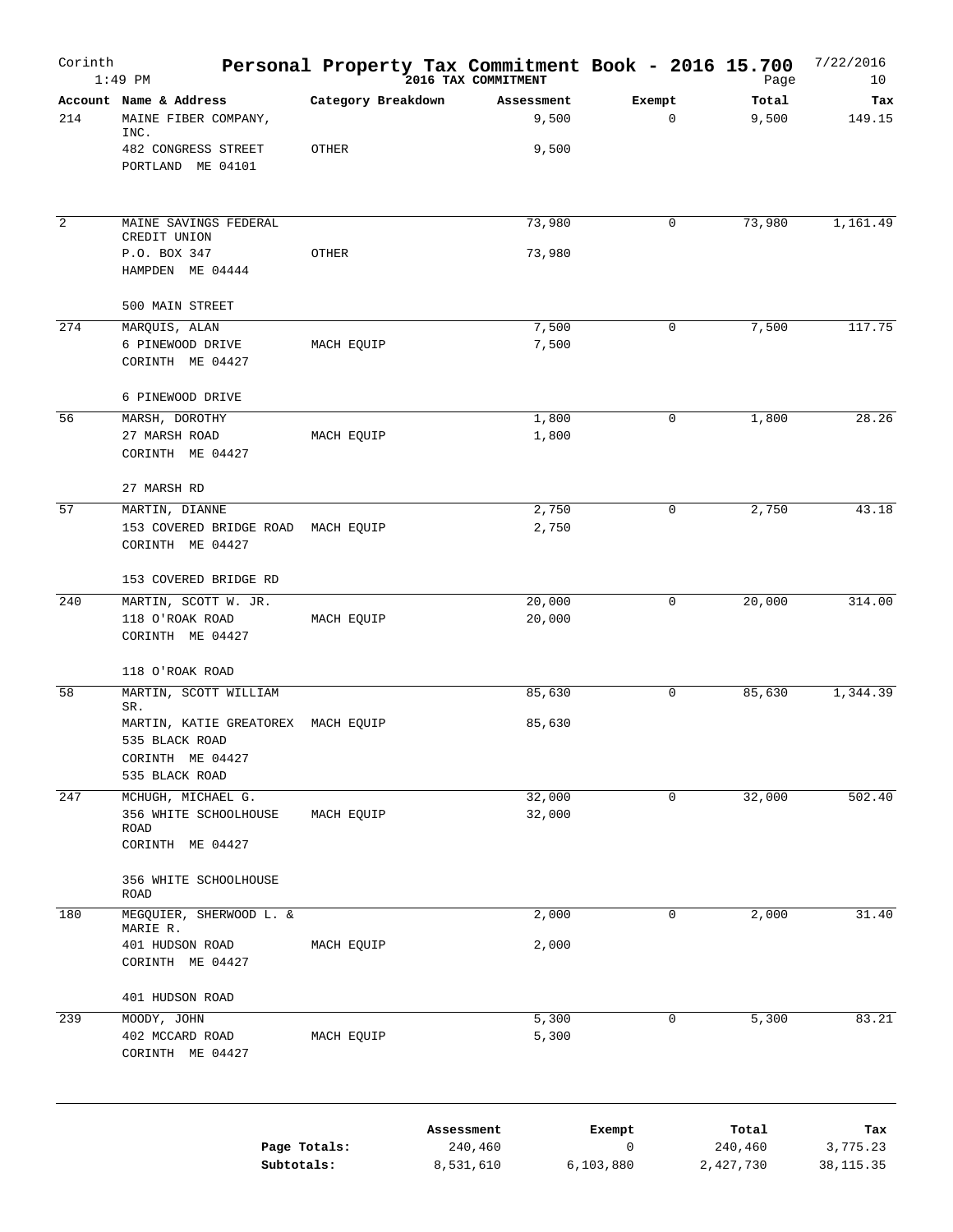| Corinth | $1:49$ PM                           | Personal Property Tax Commitment Book - 2016 15.700 | 2016 TAX COMMITMENT |             | Page   | 7/22/2016<br>11 |
|---------|-------------------------------------|-----------------------------------------------------|---------------------|-------------|--------|-----------------|
|         | Account Name & Address              | Category Breakdown                                  | Assessment          | Exempt      | Total  | Tax             |
| 147     | MRS. SNIPPY'S HAIR<br>SALON         |                                                     | 3,090               | $\mathbf 0$ | 3,090  | 48.51           |
|         | C/O WANDA ST. PETER                 | FURN FIXT                                           | 3,090               |             |        |                 |
|         | 113 HUDSON RD                       |                                                     |                     |             |        |                 |
|         | CORINTH ME 04427                    |                                                     |                     |             |        |                 |
|         | MAIN STREET                         |                                                     |                     |             |        |                 |
| 191     | MUNSON, SHAWN                       |                                                     | 3,100               | 0           | 3,100  | 48.67           |
|         | 929 MAIN STREET                     | MACH EQUIP                                          | 3,100               |             |        |                 |
|         | CORINTH ME 04427                    |                                                     |                     |             |        |                 |
|         | 929 MAIN STREET                     |                                                     |                     |             |        |                 |
| 229     | MUZAK LLC                           |                                                     | 450                 | 0           | 450    | 7.07            |
|         | 3318 LAKEMONT BLVD                  | MACH EQUIP                                          | 450                 |             |        |                 |
|         | FORT MILL SC 29708                  |                                                     |                     |             |        |                 |
| 152     | MAIN STREET<br>NORTHERN LEASING     |                                                     | 425                 | $\mathbf 0$ | 425    | 6.67            |
|         | SYSTEMS, INC.                       |                                                     |                     |             |        |                 |
|         | ATTN. TAX DEPT                      | OTHER                                               | 425                 |             |        |                 |
|         | 7303 SE LAKE RD                     |                                                     |                     |             |        |                 |
|         | PORTLAND OR 97267                   |                                                     |                     |             |        |                 |
| 99      | O'BAR, CARLSON & ELAINE             |                                                     | 11,870              | 0           | 11,870 | 186.36          |
|         | 351 EXETER ROAD                     | MACH EQUIP                                          | 11,870              |             |        |                 |
|         | CORINTH ME 04427                    |                                                     |                     |             |        |                 |
|         | 351 EXETER RD                       |                                                     |                     |             |        |                 |
| 244     | OKO, JASON                          |                                                     | 21,200              | $\mathbf 0$ | 21,200 | 332.84          |
|         | 501 MAIN STREET                     | MACH EQUIP                                          | 21,200              |             |        |                 |
|         | CORINTH ME 04427                    |                                                     |                     |             |        |                 |
|         | 501 MAIN STREET                     |                                                     |                     |             |        |                 |
| 65      | OYSTER, LOWELL R.                   |                                                     | 500                 | 0           | 500    | 7.85            |
|         | OYSTER, KATHLEEN M.                 | MACH EQUIP                                          | 500                 |             |        |                 |
|         | 543 GRANT ROAD                      |                                                     |                     |             |        |                 |
|         | CORINTH ME 04427                    |                                                     |                     |             |        |                 |
|         | 543 GRANT RD                        |                                                     |                     |             |        |                 |
| 170     | PEDERSEN, GEORGE M.                 |                                                     | 12,500              | 0           | 12,500 | 196.25          |
|         | 419 BLACK ROAD                      | MACH EQUIP                                          | 12,500              |             |        |                 |
|         | CORINTH ME 04427                    |                                                     |                     |             |        |                 |
|         | 419 BLACK ROAD                      |                                                     |                     |             |        |                 |
| 234     | PHILP, SUZANNE                      |                                                     | 400                 | 0           | 400    | 6.28            |
|         | 195 DOWNING ROAD<br>EXETER ME 04435 | FURN FIXT                                           | 400                 |             |        |                 |
|         | 110 WEST CORINTH RD                 |                                                     |                     |             |        |                 |
| 81      | PLUMMER, PHILIP                     |                                                     | 1,940               | 0           | 1,940  | 30.46           |
|         | 480 WEST CORINTH ROAD               | MACH EQUIP                                          | 1,940               |             |        |                 |
|         | CORINTH ME 04427                    |                                                     |                     |             |        |                 |

|              | Assessment | Exempt    | Total     | Tax       |
|--------------|------------|-----------|-----------|-----------|
| Page Totals: | 55,475     |           | 55,475    | 870.96    |
| Subtotals:   | 8,587,085  | 6,103,880 | 2,483,205 | 38,986.31 |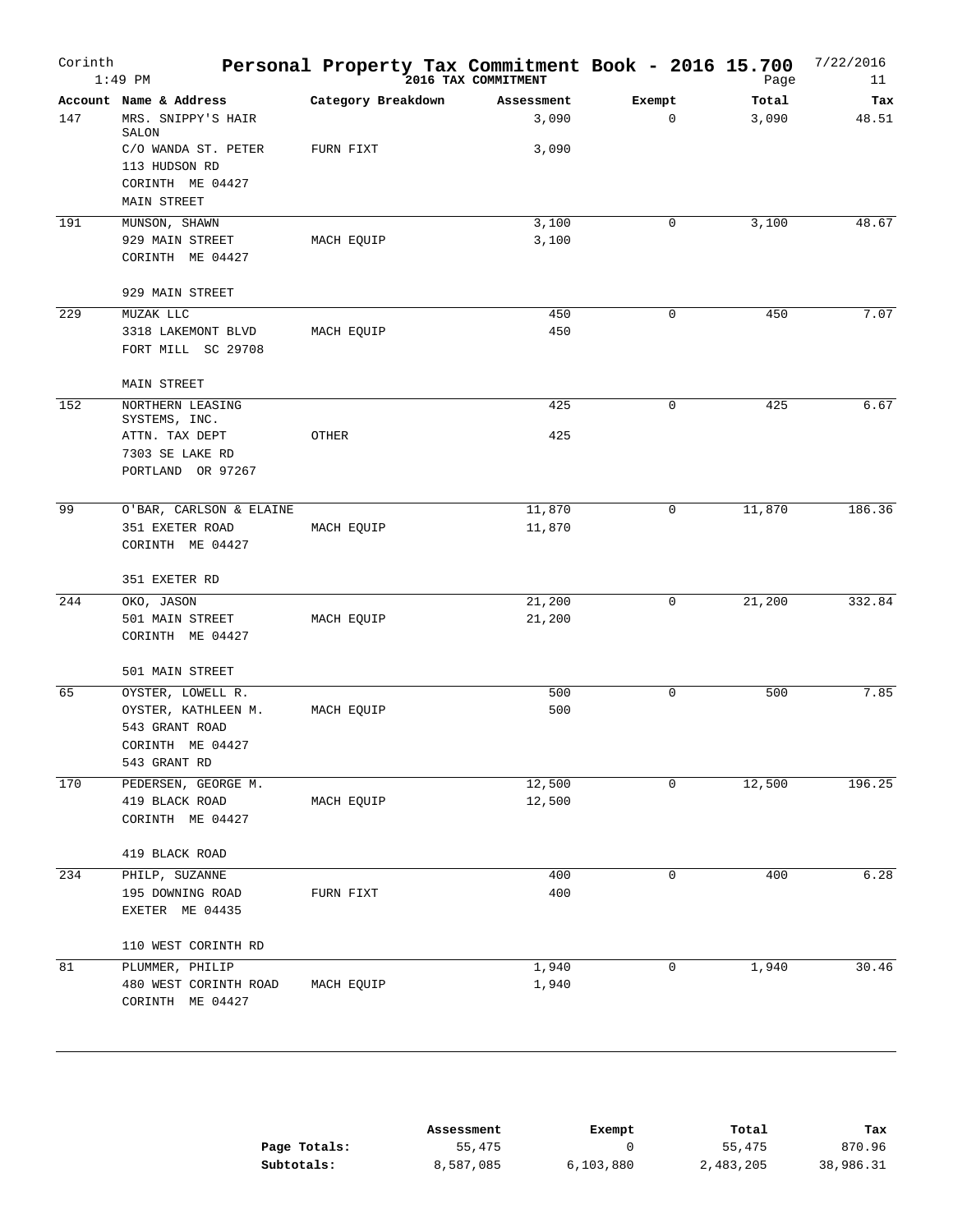| Corinth | $1:49$ PM                                                                                                                    |                                  | Personal Property Tax Commitment Book - 2016 15.700<br>2016 TAX COMMITMENT |                          |   | Page                         | 7/22/2016<br>12              |
|---------|------------------------------------------------------------------------------------------------------------------------------|----------------------------------|----------------------------------------------------------------------------|--------------------------|---|------------------------------|------------------------------|
| 118     | Account Name & Address<br>POMEROY, JOHN E.<br>DBA POMEROY'S GARAGE<br>303 MCCARD ROAD<br>CORINTH ME 04427<br>301 MCCARD ROAD | Category Breakdown<br>MACH EQUIP | Assessment<br>25,630<br>25,630                                             | Exempt                   | 0 | Total<br>25,630              | Tax<br>402.39                |
| 228     | RING, ROBERT<br>1096 MAIN STREET<br>CORINTH ME 04427                                                                         | MACH EQUIP                       | 1,000<br>1,000                                                             |                          | 0 | 1,000                        | 15.70                        |
| 206     | 1096 MAIN STREET<br>ROAD RUNNER HOLDCO LLC<br>DBA<br>C/O TIME WARNER CABLE                                                   | MACH EQUIP                       | 16,960<br>16,960                                                           |                          | 0 | 16,960                       | 266.27                       |
|         | TAX DEPT<br>PO BOX 7467<br>CHARLOTTE NC<br>28241-7467                                                                        |                                  |                                                                            |                          |   |                              |                              |
| 70      | ROBERTS JR, FRED S.<br>788 HUDSON ROAD<br>CORINTH ME 04427                                                                   | MACH EQUIP                       | 7,550<br>7,550                                                             |                          | 0 | 7,550                        | 118.54                       |
| 71      | 788 HUDSON RD<br>ROCKWELL, FLOYD<br>P.O. BOX 33<br>CORINTH ME 04427                                                          | MACH EQUIP                       | 11,000<br>11,000                                                           |                          | 0 | 11,000                       | 172.70                       |
|         | 196 MAIN ST                                                                                                                  |                                  |                                                                            |                          |   |                              |                              |
| 74      | ROWE JR, MONCENA R.<br>44 HARVEY HIGHLANDS<br>CORINTH ME 04427                                                               | MACH EQUIP                       | 27,300<br>27,300                                                           |                          | 0 | 27,300                       | 428.61                       |
|         | 774 MAIN STREET                                                                                                              |                                  |                                                                            |                          |   |                              |                              |
| 75      | RUDZINSKI, ANDREW F.<br>556 GRANT ROAD<br>CORINTH ME 04427                                                                   | MACH EQUIP                       | 500<br>500                                                                 |                          | 0 | 500                          | 7.85                         |
|         | 556 GRANT ROAD                                                                                                               |                                  |                                                                            |                          |   |                              |                              |
| 257     | SANTERRE, SCOTT<br>87 MARSH ROAD<br>CORINTH ME 04427                                                                         | MACH EQUIP                       | 4,500<br>4,500                                                             |                          | 0 | 4,500                        | 70.65                        |
|         | 87 MARSH ROAD                                                                                                                |                                  |                                                                            |                          |   |                              |                              |
| 136     | SCIENTIFIC GAMES<br>INTERNATIONAL INC<br>C/O RYAN LLCREUTERS<br>INC.<br>P.O. BOX 4900<br>SCOTTSDALE AZ<br>85261-4900         | MACH EQUIP                       | 2,500<br>2,500                                                             |                          | 0 | 2,500                        | 39.25                        |
| 192     | 624 MAIN ST<br>SMITH, MIKE<br>193 EXETER ROAD<br>CORINTH ME 04427                                                            | MACH EQUIP                       | 2,000<br>2,000                                                             |                          | 0 | 2,000                        | 31.40                        |
|         | 193 EXETER ROAD                                                                                                              |                                  |                                                                            |                          |   |                              |                              |
|         | Page Totals:<br>Subtotals:                                                                                                   |                                  | Assessment<br>98,940<br>8,686,025                                          | Exempt<br>0<br>6,103,880 |   | Total<br>98,940<br>2,582,145 | Tax<br>1,553.36<br>40,539.67 |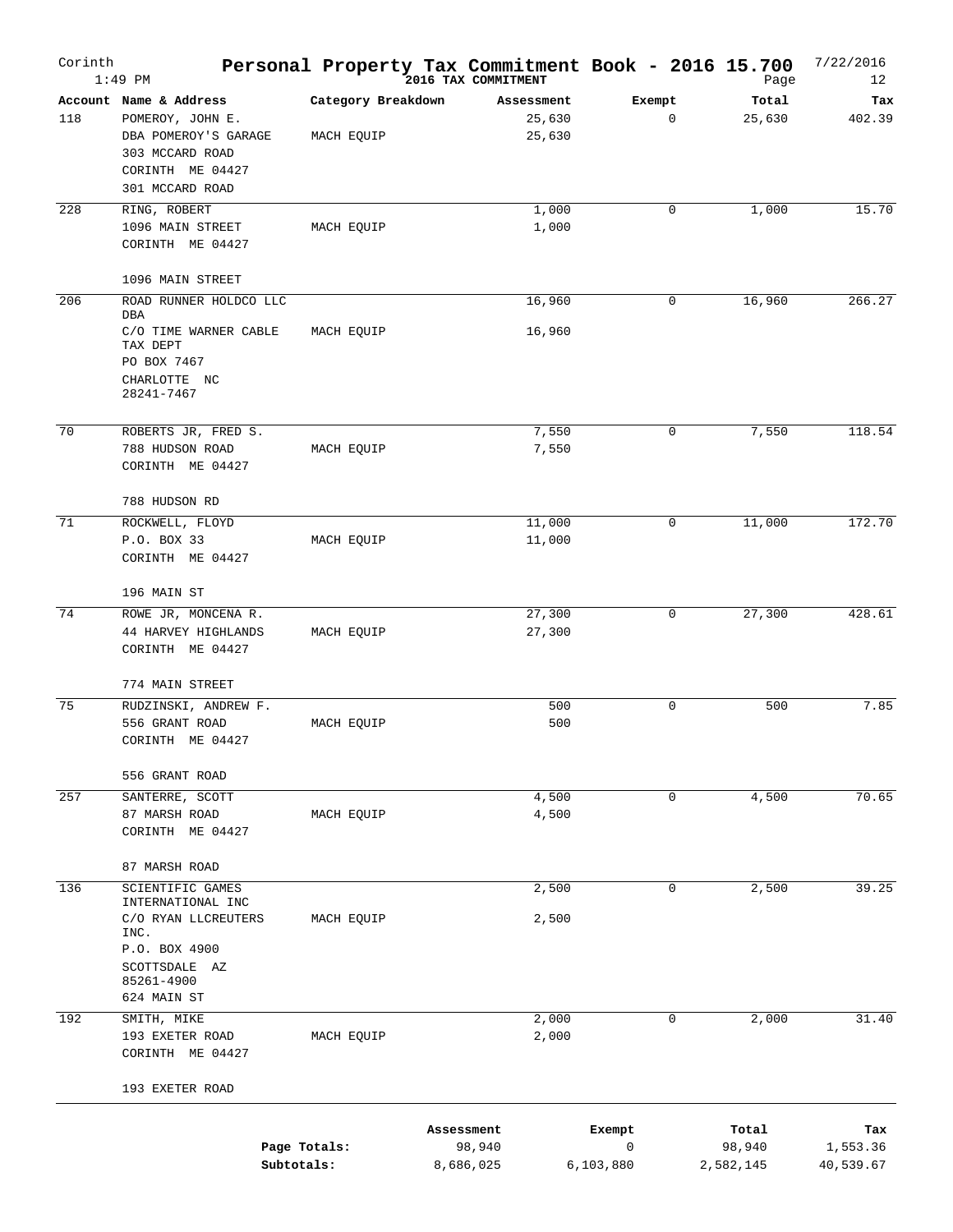| Corinth | $1:49$ PM                                               | Personal Property Tax Commitment Book - 2016 15.700 | 2016 TAX COMMITMENT |                       | Page         | 7/22/2016<br>13 |
|---------|---------------------------------------------------------|-----------------------------------------------------|---------------------|-----------------------|--------------|-----------------|
| 221     | Account Name & Address<br>SMUCKER FOODSERVICE,<br>INC.  | Category Breakdown                                  | Assessment<br>550   | Exempt<br>$\mathbf 0$ | Total<br>550 | Tax<br>8.64     |
|         | C/O TRUE PARTNERS<br>CONSULTING LLC<br>PO BOX 3576      | FURN FIXT                                           | 550                 |                       |              |                 |
|         | CHICAGO IL 60654<br>98 MAIN STREET                      |                                                     |                     |                       |              |                 |
| 272     | SNAP-ON CREDIT LLC                                      |                                                     | 21,550              | 21,550                | 0            | 0.00            |
|         | PO BOX 80615<br>INDIANAPOLIS IN 46280                   | MACH EQUIP                                          | 21,550              |                       |              |                 |
|         | 303 MCCARD ROAD                                         |                                                     |                     |                       |              |                 |
| 271     | SOMERSET CAPITAL GROUP,<br>LTD                          |                                                     | 1,030               | 0                     | 1,030        | 16.17           |
|         | 612 WHEELERS FARMS ROAD<br>MILFORD CT 06461-1673        | OTHER                                               | 1,030               |                       |              |                 |
|         | 485 MAIN STREET                                         |                                                     |                     |                       |              |                 |
| 201     | SPEED, GERALD                                           |                                                     | 9,250               | 0                     | 9,250        | 145.23          |
|         | C/O VERNON SPEED<br>10 O'ROAK ROAD<br>CORINTH ME 04427  | MACH EQUIP                                          | 9,250               |                       |              |                 |
|         | GARLAND ROAD                                            |                                                     |                     |                       |              |                 |
| 223     | SPROUL, CALVERT                                         |                                                     | 17,300              | 0                     | 17,300       | 271.61          |
|         | 70 CUSHMAN ROAD<br>CORINTH ME 04427                     | MACH EQUIP                                          | 17,300              |                       |              |                 |
|         | 70 CUSHMAN ROAD                                         |                                                     |                     |                       |              |                 |
| 78      | STEHLE, ALLEN T.                                        |                                                     | 13,500              | 0                     | 13,500       | 211.95          |
|         | P.O. BOX 159<br>CORINTH ME 04427                        | MACH EQUIP                                          | 13,500              |                       |              |                 |
|         | 42 HI VIEW LANE                                         |                                                     |                     |                       |              |                 |
| 79      | STROUT, JOSEPH K.                                       |                                                     | 24,500              | 0                     | 24,500       | 384.65          |
|         | 416 BEANS MILL ROAD<br>CORINTH ME 04427                 | MACH EQUIP                                          | 24,500              |                       |              |                 |
|         | 431 BEANS MILL RD                                       |                                                     |                     |                       |              |                 |
| 44      | T & P LUMBER, INC                                       |                                                     | 25,500              | 0                     | 25,500       | 400.35          |
|         | CRESCENT LUMBER COMPANY                                 | FURN FIXT                                           | 10,000              |                       |              |                 |
|         | 60 FOWLER ROAD<br>ORRINGTON ME 04474<br>534 MAIN STREET | OTHER                                               | 15,500              |                       |              |                 |
| 166     | TATE, ALBERT                                            |                                                     | 31,500              | 0                     | 31,500       | 494.55          |
|         | 136 PUDDLEDOCK ROAD<br>CORINTH ME 04427                 | MACH EQUIP                                          | 31,500              |                       |              |                 |
|         | 136 PUDDLEDOCK ROAD                                     |                                                     |                     |                       |              |                 |
| 82      | TATE, BERNADINE                                         |                                                     | 98,600              | 0                     | 98,600       | 1,548.02        |
|         | 1004 MAIN STREET<br>CORINTH ME 04427                    | MACH EQUIP                                          | 98,600              |                       |              |                 |
|         | 1004 MAIN ST                                            |                                                     |                     |                       |              |                 |
|         |                                                         |                                                     |                     |                       |              |                 |

|              | Assessment | Exempt    | Total     | Tax       |
|--------------|------------|-----------|-----------|-----------|
| Page Totals: | 243,280    | 21,550    | 221,730   | 3,481.17  |
| Subtotals:   | 8,929,305  | 6,125,430 | 2,803,875 | 44,020.84 |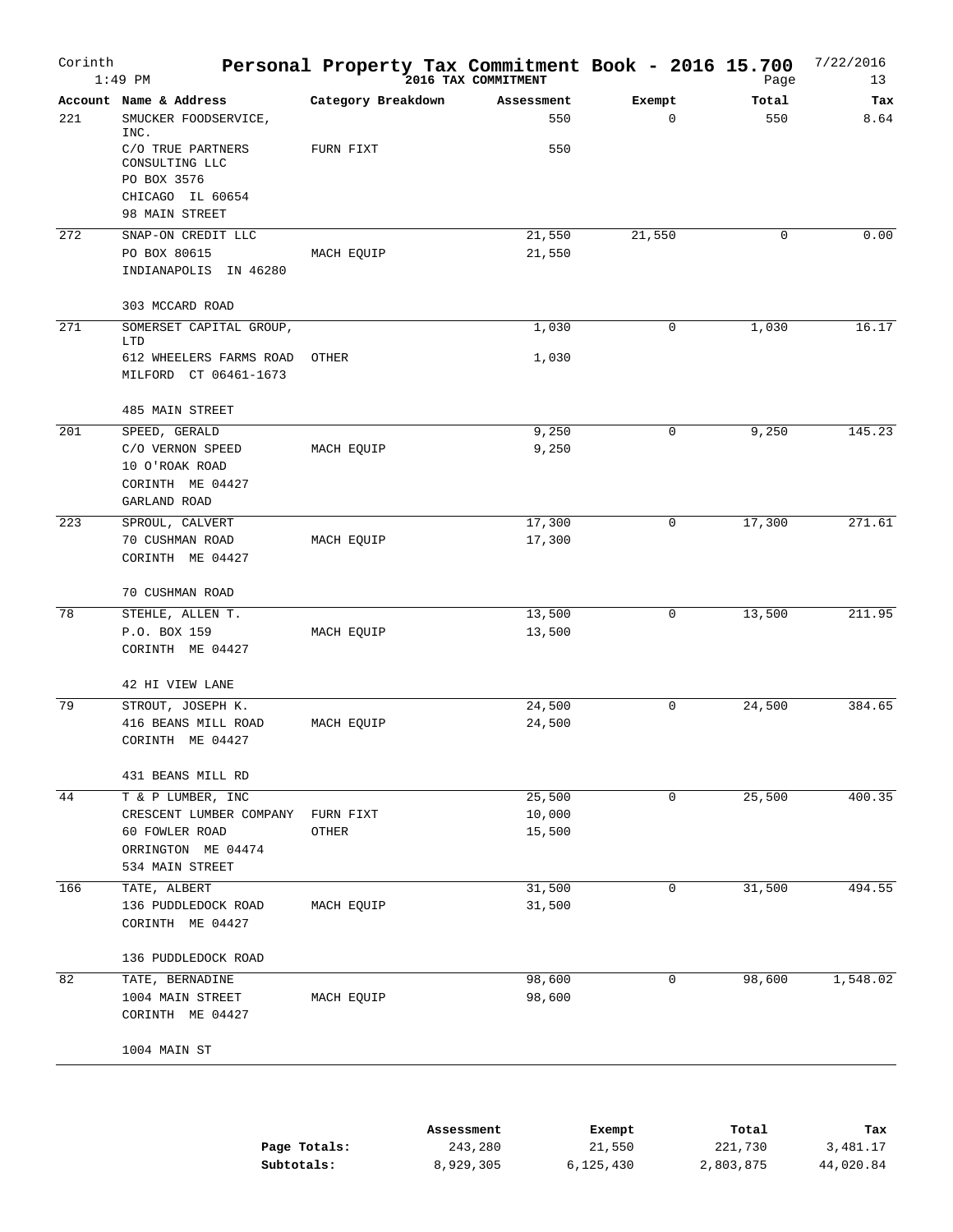| Corinth | $1:49$ PM                   | Personal Property Tax Commitment Book - 2016 15.700 | 2016 TAX COMMITMENT |        | Page    | 7/22/2016<br>14 |
|---------|-----------------------------|-----------------------------------------------------|---------------------|--------|---------|-----------------|
|         | Account Name & Address      | Category Breakdown                                  | Assessment          | Exempt | Total   | Tax             |
| 253     | THE COCA-COLA COMPANY       |                                                     | 1,600               | 0      | 1,600   | 25.12           |
|         | PO BOX 4440                 | MACH EQUIP                                          | 1,600               |        |         |                 |
|         | BRANDON FL 33509-4440       |                                                     |                     |        |         |                 |
|         | 658 MAIN STREET             |                                                     |                     |        |         |                 |
| 249     | THE NEON PIPE               |                                                     | 3,750               | 0      | 3,750   | 58.87           |
|         | KNEELAND, KEVIN             | MACH EQUIP                                          | 3,750               |        |         |                 |
|         | 61 ATKINSON ROAD            |                                                     |                     |        |         |                 |
|         | CHARLESTON ME 04422         |                                                     |                     |        |         |                 |
|         | 313 MAIN STREET SUITE C     |                                                     |                     |        |         |                 |
| 84      | THOMAS, FRANK P.<br>TRUSTEE |                                                     | 4,200               | 0      | 4,200   | 65.94           |
|         | 364 GARLAND ROAD            | MACH EQUIP                                          | 4,200               |        |         |                 |
|         | CORINTH ME 04427            |                                                     |                     |        |         |                 |
|         | 364 GARLAND RD              |                                                     |                     |        |         |                 |
| 184     | THOMAS, PAUL                |                                                     | 3,550               | 0      | 3,550   | 55.73           |
|         | 410 GARLAND ROAD            | MACH EQUIP                                          | 3,550               |        |         |                 |
|         | CORINTH ME 04427            |                                                     |                     |        |         |                 |
|         | 364 GARLAND ROAD            |                                                     |                     |        |         |                 |
| 86      | THOMPSON, RAYMOND E.        |                                                     | 30,460              | 0      | 30,460  | 478.22          |
|         | THOMPSON, PAULA W.          | FURN FIXT                                           | 650                 |        |         |                 |
|         | 17 HUDSON ROAD              | MACH EQUIP                                          | 28,960              |        |         |                 |
|         | CORINTH ME 04427            | OTHER                                               | 850                 |        |         |                 |
|         | 17 HUDSON ROAD              |                                                     |                     |        |         |                 |
| 85      | THOMPSON, RAYMOND E.        |                                                     | 28,270              | 0      | 28,270  | 443.84          |
|         | 17 HUDSON ROAD              | MACH EQUIP                                          | 28,270              |        |         |                 |
|         | CORINTH ME 04427            |                                                     |                     |        |         |                 |
|         | 358 MAIN STREET             |                                                     |                     |        |         |                 |
| 161     | TIME WARNER CABLE           |                                                     | 480,200             | 0      | 480,200 | 7,539.14        |
|         | C/O TAX DEPT.               | OTHER                                               | 480,200             |        |         |                 |
|         | PO BOX 7467                 |                                                     |                     |        |         |                 |
|         | CHARLOTTE NC<br>28241-7467  |                                                     |                     |        |         |                 |
| 227     | TOWNSEND, BRUCE             |                                                     | 5,300               | 0      | 5,300   | 83.21           |
|         | 207 TATE ROAD               | MACH EQUIP                                          | 5,300               |        |         |                 |
|         | CORINTH ME 04427            |                                                     |                     |        |         |                 |
|         | 207 TATE ROAD               |                                                     |                     |        |         |                 |
| 89      | TRAFTON, NATHALIE S.        |                                                     | 500                 | 0      | 500     | 7.85            |
|         | 26 COUNTY ROAD              | MACH EQUIP                                          | 500                 |        |         |                 |
|         | CORINTH ME 04427            |                                                     |                     |        |         |                 |
|         | 26 COUNTY ROAD              |                                                     |                     |        |         |                 |
| 185     | TRASK, GEORGE C.            |                                                     | 9,500               | 0      | 9,500   | 149.15          |
|         | 56 MAIN STREET              | MACH EQUIP                                          | 9,500               |        |         |                 |
|         | CORINTH ME 04427            |                                                     |                     |        |         |                 |
|         | 56 MAIN STREET              |                                                     |                     |        |         |                 |
|         |                             |                                                     |                     |        |         |                 |

|              | Assessment | Exempt    | Total     | Tax       |
|--------------|------------|-----------|-----------|-----------|
| Page Totals: | 567,330    |           | 567,330   | 8,907.07  |
| Subtotals:   | 9,496,635  | 6,125,430 | 3,371,205 | 52,927.91 |